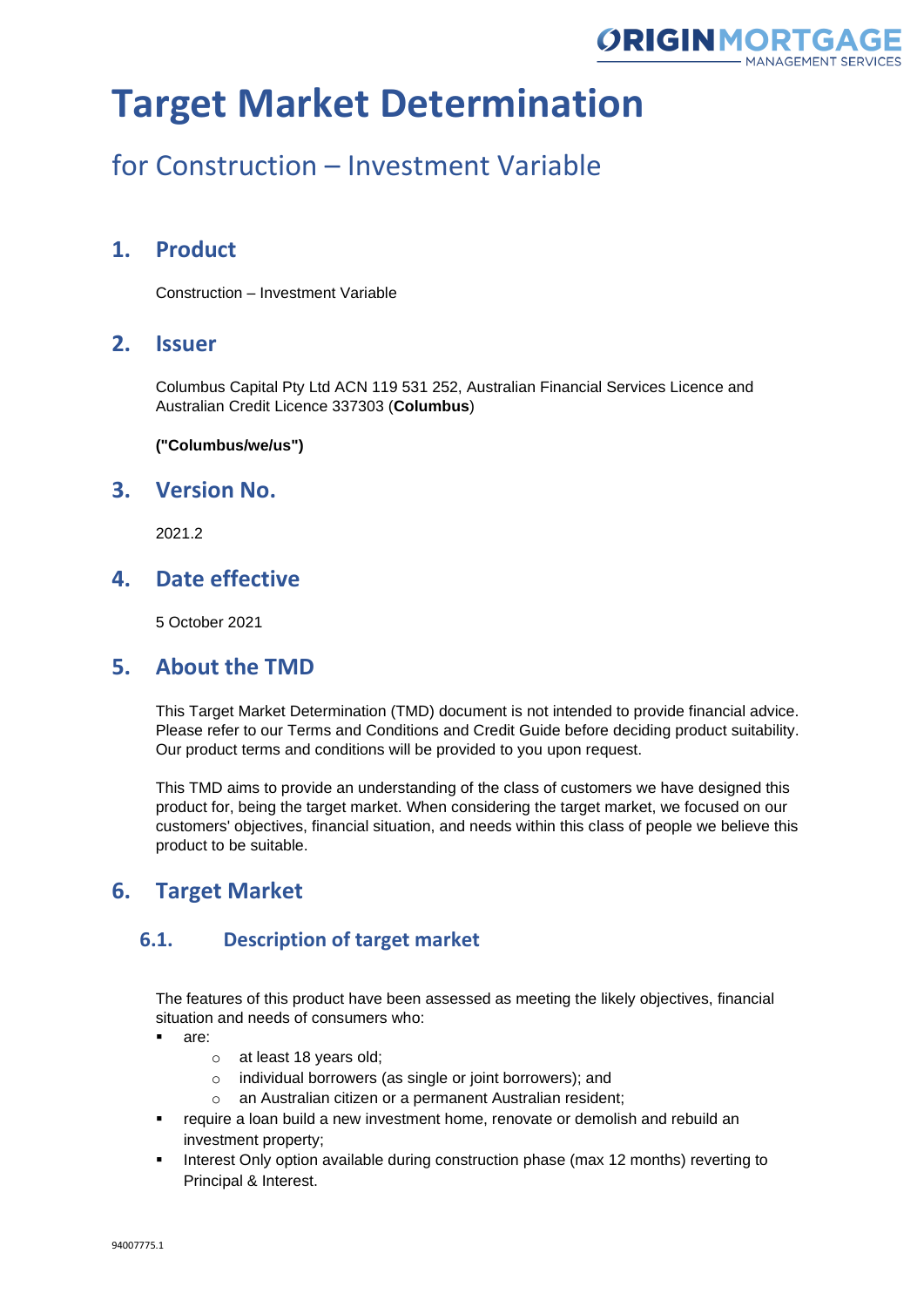

## for Construction – Investment Variable

- require an offset account:
- require the flexibility of a variable interest rate;
- require the ability to make additional extra repayments without penalty; and
- want the option of either principal and interest or interest only repayments.
- satisfy our eligibility criteria;

Although variable interest rates fluctuate, the product meets the likely objectives, financial situation and needs of consumers in the target market because it allows them to deposit funds into an offset account and/or make additional payments directly into the loan to reduce the amount of interest payable whilst maintaining the ability to draw on surplus funds when required. This product also allows consumers to select interest only or principal and interest repayments in order to reduce their overall debt and build equity.

#### **6.2. Classes of consumers for who the product may not be suitable**

This product may not be suitable for consumers who:

- do not meet the eligibility requirements;
- are seeking the certainty of fixed repayments over the term of the loan;
- are looking to purchase or refinance a residential owner-occupied property; or
- require the ability to provide alternative methods of income verification.

#### **6.3. Description of the Product, including key attributes**

- Variable interest rate;
- Repayment options:
	- o principal and interest; or
	- o interest only
- Redraw available
- Minimum loan size: \$50,000
- Maximum Loan Size: \$1,750,000 (subject to LVR and postcode policy)
- Maximum LVR: 80%
- Offset facility available
- Application fee may be payable
- Settlement fee may be payable
- Valuation fee may be payable
- Ongoing fee may be payable

## **7. Distribution Conditions/ Restrictions**

The following distribution channels and conditions have been assessed as being appropriate to direct the distribution of the product to the target market:

- Direct
	- Online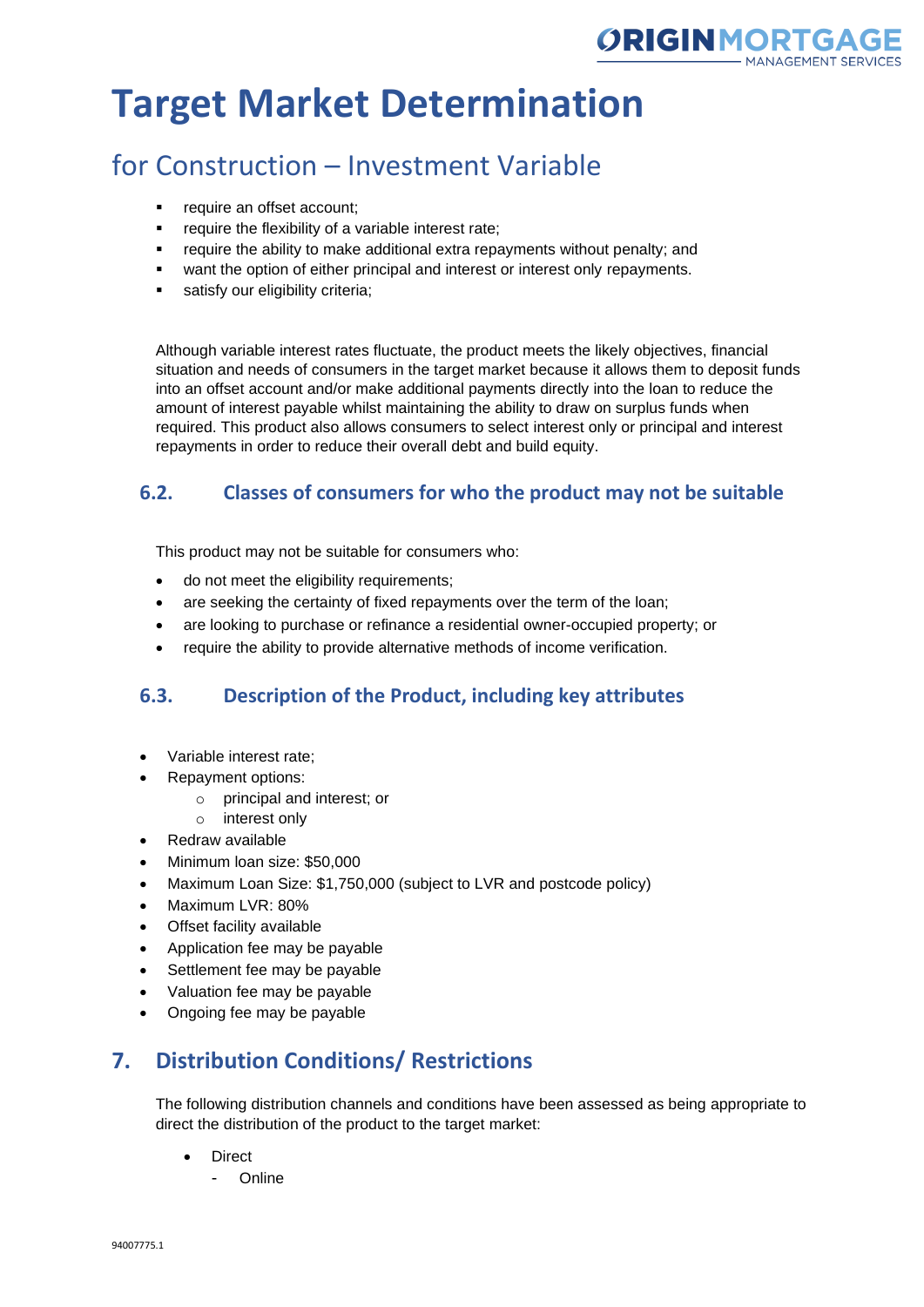

## for Construction – Investment Variable

- By phone
- In person (e.g. branch, agency, or premises visit)
- Third party Accredited mortgage brokers subject to Best Interests Duty (BID)

The distribution channels and conditions are appropriate because:

- the product has a wide target market;
- our staff have the necessary training, knowledge and accreditation (if required) to assess whether the consumer is within the target market. All of our staff must continually satisfy annual compliance reviews.
- we rely on existing distributors, methods, controls and supervision already in place;
- our approval system has checks and controls in place to flag applicants who may be outside the target market; and
- accredited mortgage brokers are subject to a higher duty under BID to ensure that the product is in the best interests of the particular consumer.

### **8. TMD Reviews**

We will review this TMD as follows:

| Initial review  | Within 12 months of the date of this TMD                                                                                                                                                                                                                                                                                                                                                                                                                                                                                                                                                         |
|-----------------|--------------------------------------------------------------------------------------------------------------------------------------------------------------------------------------------------------------------------------------------------------------------------------------------------------------------------------------------------------------------------------------------------------------------------------------------------------------------------------------------------------------------------------------------------------------------------------------------------|
| Periodic review | Each year on the anniversary of this TMD.                                                                                                                                                                                                                                                                                                                                                                                                                                                                                                                                                        |
| Review triggers | Specific events will prompt Columbus to review this TMD, which<br>includes:<br>A significant dealing of the product to consumers outside the<br>target market occurs;<br>A significant number of complaints are received from<br>٠.<br>customers in relation to the product;<br>A significant number of defaults occur;<br>A significant breach has occurred in connection with the<br>issuing and distribution of this product; and<br>A significant number of late repayments are being recorded;<br>A material change is made to this product.<br>Unexpected early stage arrears are detected |

If a review trigger occurs, we will complete a review of the TMD within ten business days. Meanwhile, we will cease to offer this product to our customers until our TMD review concludes and any necessary changes to the product or TMD, including distribution methods, are made.

### **9. Monitoring and reporting of this TMD**

The following data must be provided to us by any person who engages in retail product distribution conduct in relation to this product:

| <b>Type of information</b> | <b>Description</b> | <b>Reporting period</b> |
|----------------------------|--------------------|-------------------------|
|                            |                    |                         |